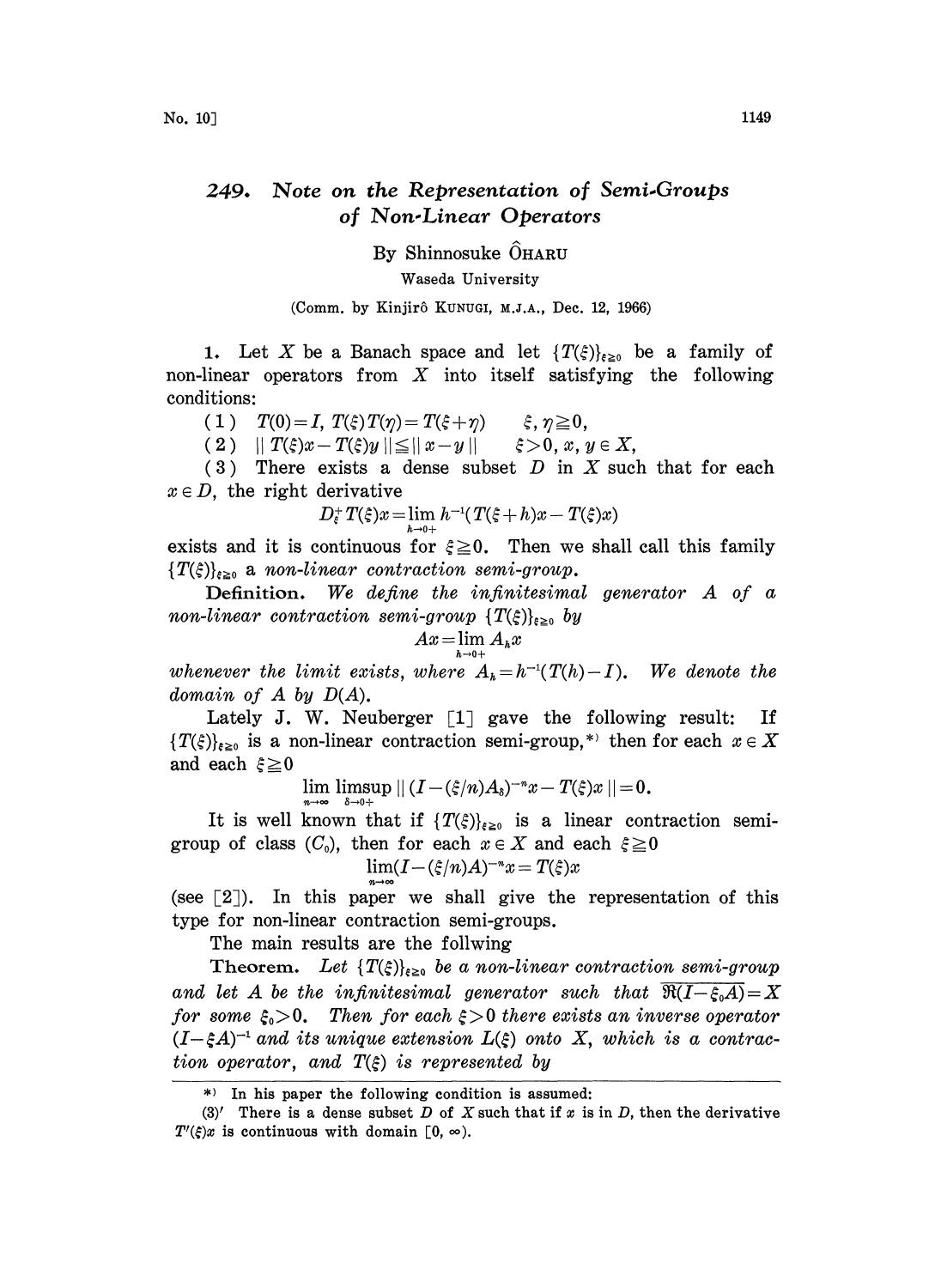1150 S. OHARU [Vol. 42,

$$
\lim_{x \to \infty} L(\xi/n)^* x = T(\xi)x \qquad \qquad \xi \geq 0, \ x \in X,
$$

where for each fixed  $x \in X$  the convergence is uniform for any compact set in  $\lceil 0, \infty \rceil$  and for each fixed  $\xi \geq 0$  it is the continuous convergence on X. Moreover, there exists a unique mapping  $\widetilde{A}$ , which is not necessarily one-valued, defined on a region  $\overline{D} \supset D(A)$ such that

(1) the mapping  $\widetilde{D} \ni x \rightarrow x-\xi \widetilde{A}x$  is the topological inverse mapping of  $L(\xi)$ ,

(2)  $Ax \ni Ax$  for each  $x \in D(A)$ ,

(3) for any  $x \in \tilde{D}$  there exists a sequence  $\{x_n\} \subset D(A)$  such that  $\lim x_n=x$  and  $\lim Ax_n\in \tilde{A}x$ .

Corollary 1. If  $\tilde{A}$  is one-valued, then in the above Theorem  $L(\xi)=(I-\xi \widetilde{A})^{-1}$  and  $\widetilde{A}$  is the closure of  $A$  in the sense that the graph  $G(\widetilde{A})$  of  $\widetilde{A}$  is the closure of the graph  $G(A)$  in  $X\times X$ . graph  $G(\tilde{A})$  of  $\tilde{A}$  is the closure of the graph  $G(A)$  in  $X \times X$ .

Corollary 2. If  $\Re(I-\xi_0A)=X$  for some  $\xi_0>0$ , then  $A=A$  in the above Corollary 1.

2. We shall prove the theorems mentioned above by the following successive lemmas:

**Lemma 1.**  $D(A) \supset D$ ,  $D(A) \supset T(\xi)[D]$  for each  $\xi \ge 0$ . And the left derivative also exists, and is equal to the right one and

$$
\frac{d}{d\xi}T(\xi)x = A T(\xi)x
$$

on  $(0, \infty)$  for each  $x \in D$ .

Proof. The first relations of inclusion follow immediately from the condition (3). It follows from

 $\|T(\xi \pm h)x - T(\xi)x\| \leq \|T(h)x - x\|$  ( $x \in D$ ) and the denseness of D that for any  $x \in X$ ,  $T(\xi)x$  is strongly continuous on  $\lceil 0, \infty \rceil$ . Therefore by the same argument as in the linear case we get the above conclusions (see  $\lceil 3 \rceil$ ; p. 239). Q.E.D.

Under the conditions  $(1)$ – $(3)$  and by virtue of Lemma 1, we can apply the Neuberger's results and get the following

y the Neuberger's results and get the following<br>Lemma 2. For each  $\xi > 0$  and  $\delta > 0$ ,  $(I - \xi A_s)^{-1}$  exists on X and<br>contraction operator in the sense that is a contraction operator in the sense that

$$
||(I-\xi A_s)^{-1}x-(I-\xi A_s)^{-1}y||\leqq||x-y|| \qquad \qquad x,\,y\in X.
$$

**Lemma 3.** For each  $\xi > 0$ ,  $(I - \xi A)^{-1}$  exists on  $\Re(I - \xi A)$  and raction operator there. And if  $\Re(I - \xi A)$  is dense in X, then contraction operator there. And if  $\Re(I-\xi A)$  is dense in X, then the family  $\{(I-\xi A_{\delta})^{-1}\}_{\delta>0}$  of contraction operators converges to some the family  $\{(I-\xi A_\delta)^{-1}\}_{\delta>0}$  of contraction operators converges to some<br>contraction operator  $L(\xi)$  defined on X onto some region  $\widetilde{D}_\xi\!\supset\!\!\!\!\!\!\!\!D(A).$ This  $L(\xi)$  is a unique extension of  $(I-\xi A)^{-1}$ .

**Proof.** Let  $\tau(x, y)$  be defined by  $\lim_{a \to 0+} a^{-1}(||x + ay|| - ||x||)$ . This always exists for each  $x, y \in X$  and has the following properties [4]: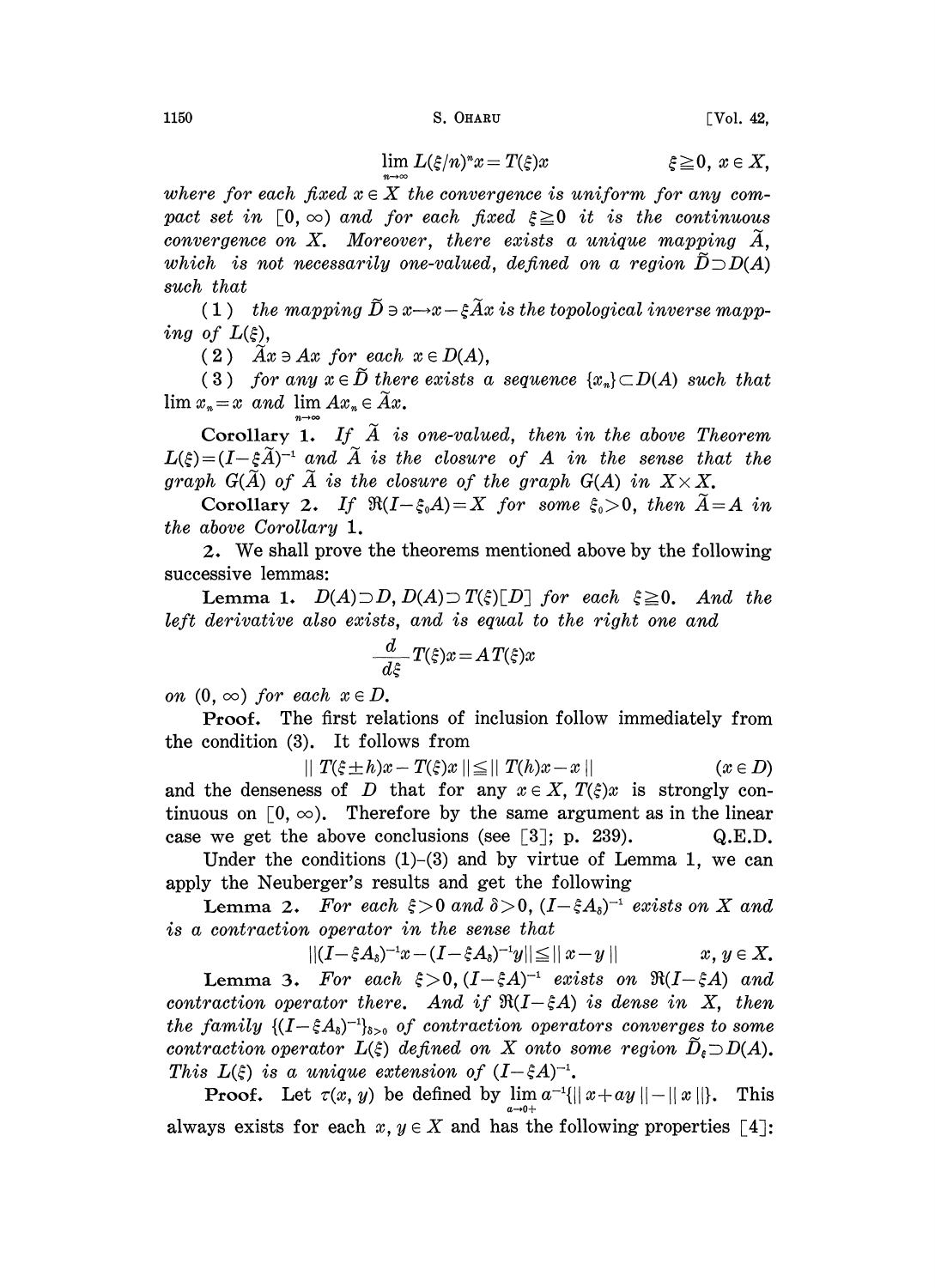- (i)  $|\tau(x, y)| \leq ||y||$ ,
- (ii)  $\tau(x, y+z) \leq \tau(x, y) + \tau(x, z),$
- (iii)  $\tau(x, \lambda x+cy)=\Re_{\epsilon}(\lambda) ||x||+c\tau(x, y)$  ( $c\geqq 0$ ).

Using these properties, for any  $u, v \in D(A)$  and  $\delta > 0$  we have

$$
\tau(u-v, A_s u - A_s v) = \tau\left(u-v, \frac{T(\delta)u - T(\delta)v}{\delta} - \frac{u-v}{\delta}\right)
$$
  
\n
$$
\leq \tau(u-v, \delta^{-1}(T(\delta)u - T(\delta)v) - \delta^{-1}||u-v||
$$
  
\n
$$
\leq \delta^{-1}\{||T(\delta)u - T(\delta)v|| - ||u-v||\} \leq 0.
$$
  
\n $v \in D(A).$  Thus we have again from (i), (ii), and estimate for any  $u, v \in D(A)$ :

From the continuity of  $\tau(u-v, \cdot)$  we have  $\tau(u-v, Au-Av) \leq 0$  for each  $u, v \in D(A)$ . Thus we have again from (i), (ii), and (iii) the following estimate for any  $u, v \in D(A)$ :

$$
\begin{aligned} || (I - \xi A) u - (I - \xi A) v || &\geq \tau (u - v, (u - v) - \xi (Au - Av)) \\ &\geq || u - v || - \xi \tau (u - v, Au - Av) \geq || u - v ||, \end{aligned}
$$

which implies the first assertion. For any  $x \in \Re(I-\xi A)$  we have, from Lemma 2,

$$
||(I-\xi A_{\delta})^{-1}x-(I-\xi A)^{-1}x||
$$
  
\n
$$
\leq ||(I-\xi A)(I-\xi A)^{-1}x-(I-\xi A_{\delta})(I-\xi A)^{-1}x||
$$
  
\n
$$
=\xi || A_{\delta}(I-\xi A)^{-1}x-A(I-\xi A)^{-1}x|| \to 0 \text{ as } \delta \to 0.
$$

Thus we have

$$
\lim_{\delta \to 0} (I - \xi A_{\delta})^{-1} x = (I - \xi A)^{-1} x \tag{*}
$$

Thus we have<br>  $=\xi || A_{\delta}(I-\xi A)^{-1}x - A(I-\xi A)^{-1}x ||\rightarrow 0$  as  $\delta \rightarrow 0$ .<br>  $\lim_{\delta \to 0^+} (I-\xi A_{\delta})^{-1}x = (I-\xi A)^{-1}x$ <br>
for any  $x \in \Re(I-\xi A)$ . On the other hand, each  $(I-\xi A_{\delta})^{-1}$ . for any  $x \in \mathfrak{R}(I - \xi A)$ . On the other hand, each  $(I - \xi A_s)^{-1}$  is a contraction operater defined on X from Lemma 2, and so, combining with (\*) and the denseness of  $\Re(I-\xi A)$ , it follows that the family  $\{(I-\xi A_{\delta})^{-1}\}_{\delta>0}$  converges to some contraction operator  $L(\xi)$  defined on X and that this  $L(\xi)$  is the unique extension of  $(I-\xi A)^{-1}$ . Q.E.D.

Lemma 4. If  $\overline{\Re(I-\xi_0A)}=X$  for some  $\xi_0>0$ , then  $\overline{\Re(I-\xi A)}=X$ for any  $\xi > 0$ . And if  $\Re(I-\xi_0A)=X$  for some  $\xi_0>0$ , then  $\Re(I-\xi A)$  $=X$  for any  $\xi >0$ .

**Proof.** Since  $\overline{\Re(I-\xi_0A)}=X$ , from Lemma 3 there exists a unique extension  $L(\xi_0)$  of  $(I-\xi_0A)^{-1}$ , which is also a contraction. Changing  $I-\xi A$  to the form

$$
I-\xi A=\frac{\xi}{\xi_0}\bigg[I-\bigg(1-\frac{\xi_0}{\xi}\bigg)L(\xi_0)\bigg](I-\xi_0 A);
$$

for any  $x \in X$ , we put  $Ky = x + (1 - (\xi_0/\xi))L(\xi_0)y$  for each  $y \in X$ . Then K becomes a contraction mapping for  $\xi$  with  $(\xi_0/2) < \xi$ , since  $|| Ky - Ky'|| \leq |1 - (\xi_0/\xi) || \cdot ||y - y'||.$  Thus there exists a unique fixed point z of K;  $Kz = z$ , and so we have

$$
x\!=\!z\!-\!(1\!-\!(\xi_{\scriptscriptstyle 0}/\xi))L(\xi_{\scriptscriptstyle 0})z\!=\![1\!-\!(1\!-\!(\xi_{\scriptscriptstyle 0}/\xi))L(\xi_{\scriptscriptstyle 0})]\!z.
$$

Since  $\overline{\Re(I-\xi_0 A)} = X$ , there exists a sequence  $\{x_n\} \subset \Re(I-\xi_0 A)$  such that  $\lim x_n = z$ . Putting  $y_n = (I - \xi_0 A)^{-1} x_n$ , we have

$$
\frac{\xi}{\xi_0}\bigg[I-\bigg(1-\frac{\xi_0}{\xi}\bigg)L(\xi_0)\bigg]x_n=\frac{\xi}{\xi_0}\bigg[I-\bigg(1-\frac{\xi_0}{\xi}\bigg)L(\xi_0)\bigg](I-\xi_0A)y_n=(I-\xi A)y_n,
$$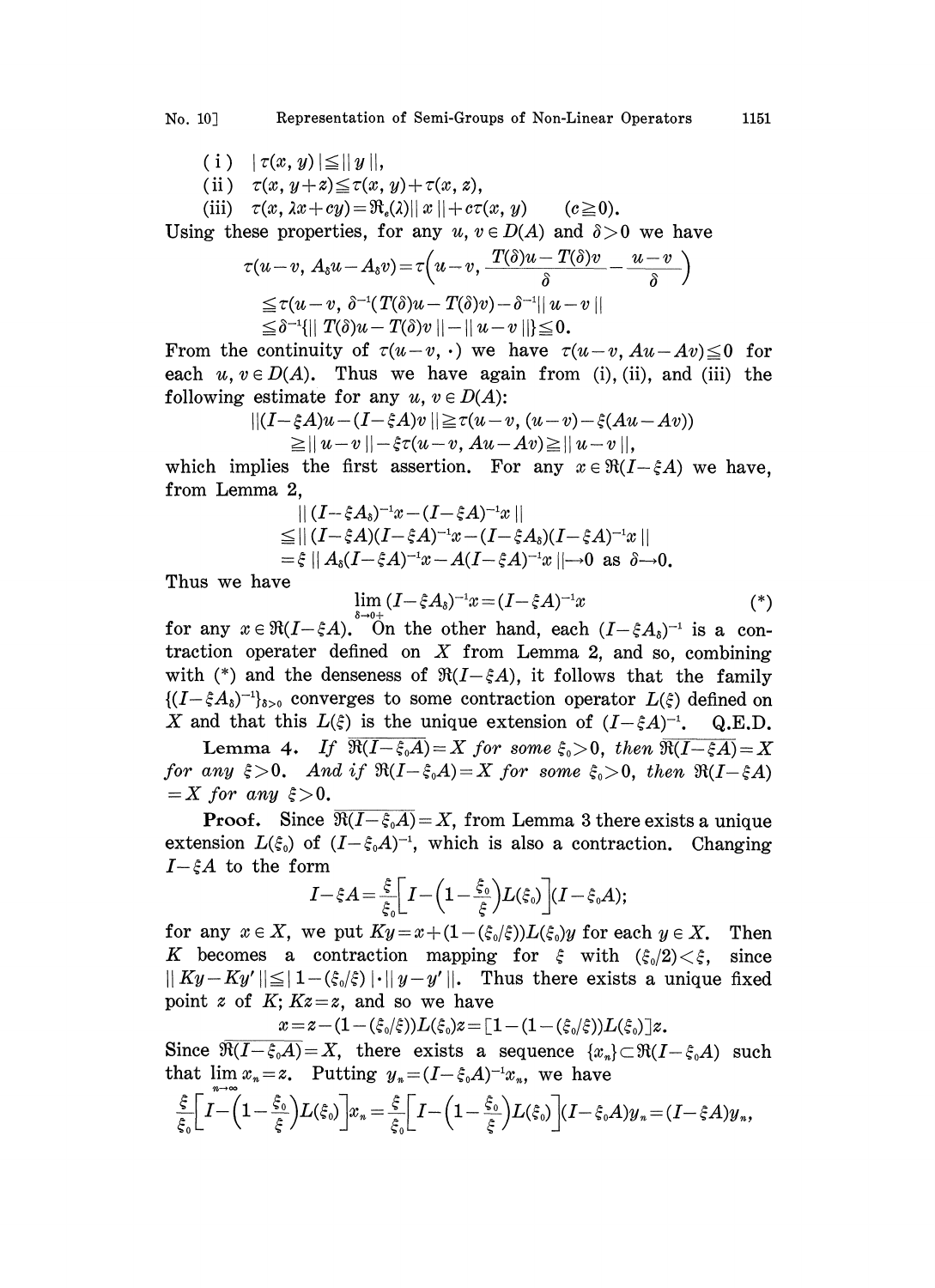where the left hand side tends to  $(\xi/\xi_0)x$  as  $n\rightarrow\infty$ . Therefore it follows that  $\overline{\Re(I-\xi A)} = X$  for all  $\xi > (\xi_0/2)$ . Thus in particular  $\overline{\Re(I-(2\xi_0/3)A)} = X$ . Again change the  $I-\xi A$  to the form Again change the  $I-\xi A$  to the form

 $I-\xi A=(3\xi/2\xi_0)[I-(1-(2\xi_0/3\xi))L(2\xi_0/3)](I-(2\xi_0/3)A).$ For any  $x \in X$ , putting  $K_1y = x + (1 - (2\xi_0/3\xi))L(2\xi_0/3)y$  for each  $y \in X$ ,  $K_1$  becomes a contraction mapping for  $\xi$  with  $(\xi_0/3) < \xi$ . In the similar way as in the abovementioned we have  $\overline{\Re(I-\xi A)}=X$  for  $\xi>(\xi_0/3)$ . Inductively we can prove  $\overline{\mathfrak{R}(I-(\xi_0/k)A)}=X$   $(k=3, 4, 5, \cdots)$  and thus we have  $\overline{\Re(I-\xi A)}=X$  for  $\xi>0$ . The last assertion is now evident.

Q.E.D.

By virtue of this Lemma 4, we assume in the following Lemmas that  $\Re(I-\xi_0A)=X$  for some  $\xi_0>0$ , which insures the existence of the limit operator  $L(\xi)$  for each  $\xi > 0$  (by Lemma 3).

Lemma 5. The relation

$$
L(\xi)\left[\frac{\xi}{\xi'}y+\frac{\xi'-\xi}{\xi'}L(\xi')y\right]=L(\xi')y
$$

 $L(\xi)$   $\left[\frac{1}{\xi'}y + \frac{1}{\xi'}-L(\xi')y\right] = L(\xi')y$ <br>
holds for any  $y \in X$  and  $\xi, \xi' > 0$ . And  $L(\xi)[X] = L(\xi')[X]$  for any  $\xi, \xi' > 0$ . In particular,  $\tilde{D}_{\xi}$  of Lemma 3 is independent of  $\xi > 0$ .

**Proof.** For any  $\delta > 0$ ,  $\xi$ ,  $\xi' > 0$  and  $y \in X$ , we have

$$
(I - \xi' A_{\delta})^{-1} y = (I - \xi A_{\delta})^{-1} \left[ \frac{\xi' - \xi}{\xi'} (I - \xi' A_{\delta})^{-1} y + \frac{\xi}{\xi'} y \right]
$$

and thus

$$
\|L(\xi')y - L(\xi)\left[\frac{\xi'-\xi}{\xi'}L(\xi')y + \frac{\xi}{\xi'}y\right]\| \leq \|L(\xi')y - (I-\xi'A_{\delta})^{-1}y\| + \|(I-\xi A_{\delta})^{-1}\left[\frac{\xi'-\xi}{\xi'}(I-\xi'A_{\delta})^{-1}y + \frac{\xi}{\xi'}y\right] - (I-\xi A_{\delta})^{-1}\left[\frac{\xi'-\xi}{\xi'}L(\xi')y + \frac{\xi}{\xi'}y\right] + \|(I-\xi A_{\delta})^{-1}\left[\frac{\xi'-\xi}{\xi'}L(\xi')y + \frac{\xi}{\xi'}y\right] - L(\xi)\left[\frac{\xi'-\xi}{\xi'}L(\xi')y + \frac{\xi}{\xi'}y\right] \bigg|.
$$

Passing to the limit as  $\delta \rightarrow 0$ , we have the required relation for each  $y \in X$ . From this it follows that  $L(\xi')[X] \subset L(\xi)[X]$  for any  $\xi, \xi' > 0$ and thus we have  $L(\xi')[X]=L(\xi)[X]$ . The last assertion is now evident. Q.E.D.

By virtue of this Lemma, we denote the set  $L(\xi)[X]=\widetilde{D}_{\xi}$ , independent of  $\xi > 0$ , by D.

Lemma 6. For any  $\xi, \xi' > 0$  we have the relation of inclusion: Lemma 6:  $\Gamma$  or any  $\zeta$ ,  $\zeta > 0$  we have the retained<br> $\frac{1}{\zeta}(x-L(\xi)^{-1}x) = \frac{1}{\zeta}(x-L(\xi)^{-1}x) \subset X$ ,  $x \in \tilde{D}$ , where  $L(\xi)$  $\overline{\phantom{a}}$  is the topological inverse mapping of  $L(\xi)$ .

**Proof.** It suffices to prove that for any  $x \in \tilde{D}$ ,  $\xi$ ,  $\xi' > 0$  $\xi^{-1}(x - L(\xi)^{-1}x) \supseteq \xi'^{-1}(x - L(\xi')^{-1}x).$ 

From Lemma 5,  $L(\xi)^{-1}L(\xi)\left[\frac{\xi}{\xi'}y+\frac{\xi'-\xi}{\xi'}L(\xi')y\right]=L(\xi)^{-1}L(\xi')y$ . Thus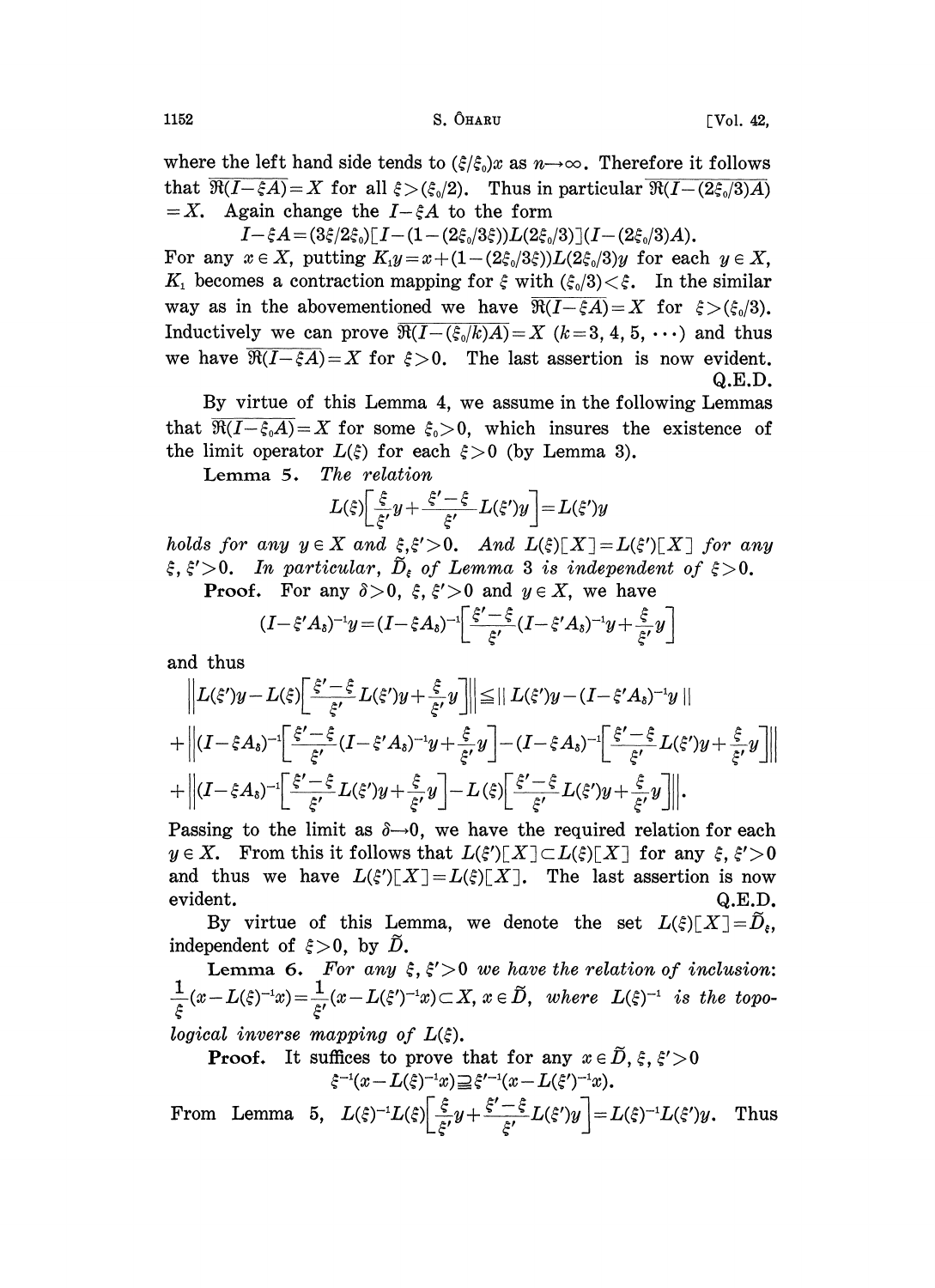$L(\xi)^{-1}L(\xi')y \ni \frac{\xi}{\xi'}y + \frac{\xi'-\xi}{\xi'}L(\xi')y$  for each  $y \in X$ . Therefore we have  $L(\xi')y-y \in (\xi'/\xi)L(\xi')y-(\xi'/\xi)L(\xi)^{-1}L(\xi')y$  for each  $y \in X$ . And for any  $u \in L(\xi')^{-1}x$  we have

$$
\begin{aligned} \xi^{-1}(x-L(\xi)^{-1}x)=&\xi^{-1}(L(\xi')u-L(\xi)^{-1}L(\xi')u)\\ =&\xi'^{-1}((\xi'/\xi)L(\xi')u-(\xi'/\xi)L(\xi)^{-1}L(\xi')u).\end{aligned}
$$

From this and the abovementioned it follows that the above right hand side contains the element  $\xi^{-1}(L(\xi')u-u)$ , which implies the required relation of inclusion.  $Q.E.D.$ 

Lemma 7. The not necessarily one valued mapping  $\tilde{A}$  is defined on  $\tilde{D}$  by

$$
\widetilde{A}x\!=\!\xi^{-1}(x\!-\!L(\xi)^{-1}x)\!\subset\!X\qquad \qquad x\in \widetilde{D},
$$

which has the properties  $(1)$ - $(3)$  mentioned in the main theorem.

**Proof.** Such an operator  $\tilde{A}$  is well defined by Lemma 6. For each  $x \in \tilde{D}$  we have

 $\xi \widetilde{A}x = x - L(\xi)^{-1}x \subset X$  and so,  $x - \xi \widetilde{A}x = L(\xi)^{-1}x \subset X$ .

But since  $L(\xi)[x-\xi \widetilde{A}x]=L(\xi)[L(\xi)^{-1}x]=x$ , the mapping  $x\rightarrow x-\xi \widetilde{A}x$ is the topological inverse mapping of  $L(\xi)$ , which implies (1). Since  $L(\xi)$  is the unique extension of  $(I-\xi A)^{-1}$  by Lemma 3,  $L(\xi)(I-\xi A)x$  $\hat{\xi}$ ) is the unique extension of  $(I-\hat{\xi}A)^{-1}$  by Lemma 3,  $L(\hat{\xi})(I-\hat{\xi}A)x$ <br>x for each  $x \in D(A)$  and thus  $L(\hat{\xi})^{-1}x = x - \hat{\xi}Ax \ni (I-\hat{\xi}A)x$ , from which  $Ax \ni Ax$ . Thus (2) is proved. Finally we shall prove (3). For any  $x \in \tilde{D}$  there exists  $x' \in X$  such that  $x = L(1)x'$ . Since  $\Re(I-A)$ is dense in X, there exists a sequence  $\{x_n\} \subset D(A)$  such that  $(I-A)x_n \rightarrow x'$  as  $n \rightarrow \infty$ . Thus  $x_n = L(1)(I-A)x_n \rightarrow L(1)x' = x$  and so,<br>  $Ax_n = x_n - (I-A)x_n \rightarrow x-x' \in x-L(1)^{-1}x = \tilde{A}x$ . Q.E.D.  $Ax_n = x_n - (I - A)x_n \rightarrow x - x' \in x - L(1)^{-1}x = Ax.$ 

Lemma 8. For each  $\xi \geq 0$ ,  $\{L(\xi/n)^n\}$  converges continuously to  $T(\xi)$  on X and for each  $x \in X$ ,  $\{L(\xi/n)^n x\}$  converges to  $T(\xi)x$  uniformly in  $\xi$  for any compact subset in [0,  $\infty$ ).

**Proof.** Since  $T'(\xi)x = AT(\xi)x$  for each  $x \in D$  from Lemma 1, we have the following estimate:

$$
|| L(\xi/n)^{n}x - T(\xi)x ||
$$
  
\n
$$
= || L(\xi/n)^{n}x - T(\xi/n)^{n}x ||
$$
  
\n
$$
\leq \sum_{i=1}^{n} || L(\xi/n)^{n-i+1}T(\xi(i-1)/n)x - L(\xi/n)^{n-i}T(\xi i/n)x ||
$$
  
\n
$$
\leq \sum_{i=1}^{n} || L(\xi/n)T(\xi(i-1)/n)x - L(\xi/n)(I - (\xi/n)A)T(\xi i/n)x ||
$$
  
\n
$$
\leq \sum_{i=1}^{n} (\xi/n) || A_{\frac{\xi}{n}}T(\xi(i-1)/n)x - AT(\xi i/n)x ||
$$
  
\n
$$
= \sum_{i=1}^{n} (\xi/n) || (\xi/n)^{-1}(T(\xi i/n)) - T(\xi(i-1)/n)x - AT(\xi i/n)x ||
$$
  
\n
$$
\leq (\xi/n) \sum_{i=1}^{n} (\xi/n)^{-1} \int_{\frac{\xi(i-1)}{n}}^{\frac{\xi i}{n}} || T'(\sigma)x - T'(\xi i/n)x || d\sigma
$$
  
\n
$$
\leq \xi \max_{1 \leq i \leq n} \max_{\sigma \in [\frac{\xi(i-1)}{n}, \frac{\xi_i}{n}]} || T'(\sigma)x - T'(\xi i/n)x ||.
$$